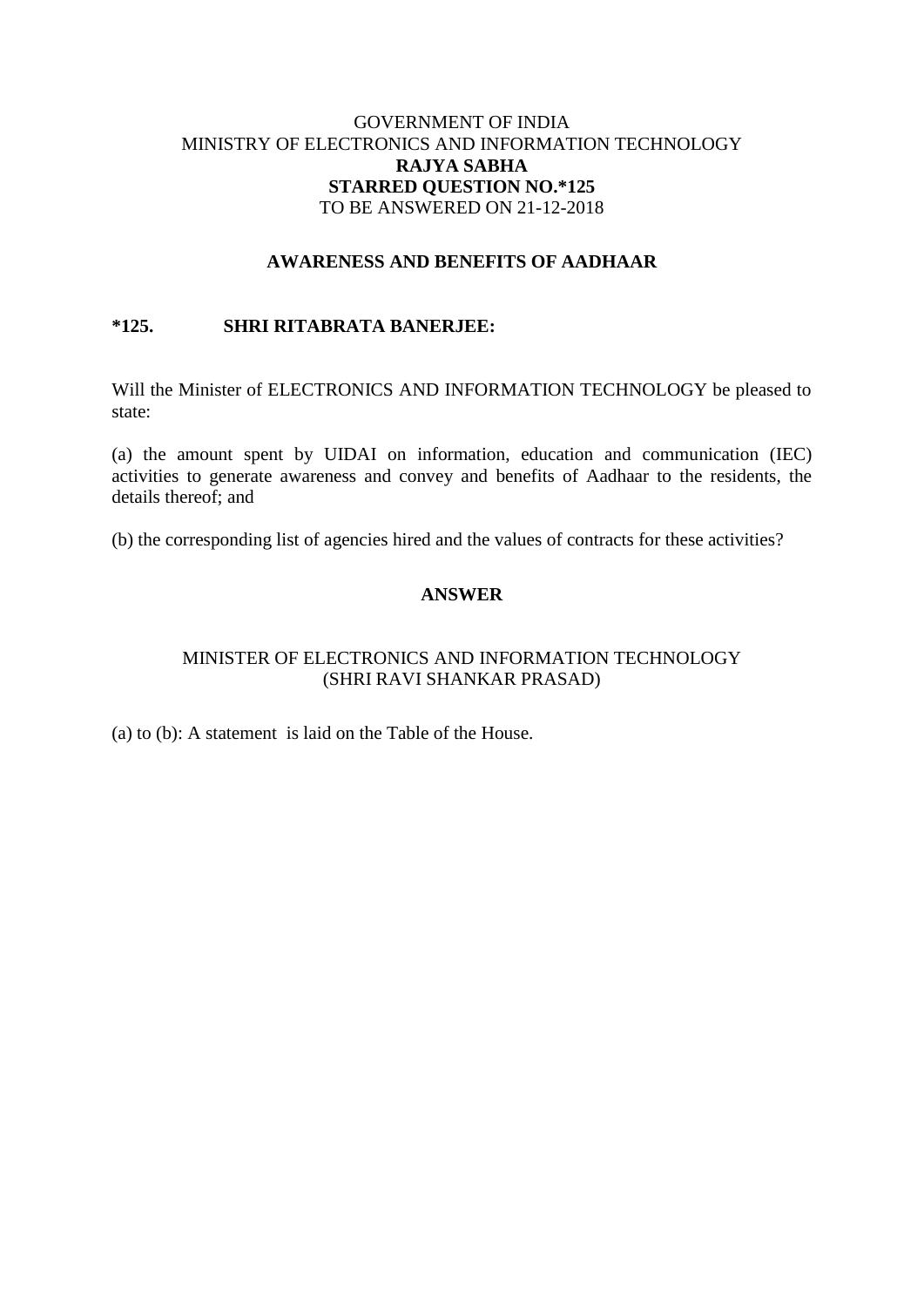# **STATEMENT REFERRED TO IN REPLY TO RAJYA SABHA STARRED QUESTION NO. \*125 FOR 21-12-2018 REGARDING AWARENESS AND BENEFITS OF AADHAAR**

**…….**

(a) and (b): An amount of Rs. 32.29 crore has been incurred during the financial year 2018-19 (till date) on IEC activities. The details are enclosed in Annexure 'A'. \*\*\*\*\*\*\*

**Annexure-A** 

#### **Expenditure incurred by UIDAI on IEC (2018-19)**

| <b>Sl. No.</b> | Name of agency                              | <b>Medium/Purpose</b>                                                  | <b>Amount in Rs.</b> |
|----------------|---------------------------------------------|------------------------------------------------------------------------|----------------------|
| $\mathbf{1}$   | M/s Carat Media Services India Pvt. Ltd.    | Production of one TVC on Aadhaar                                       | 619500               |
| $\overline{2}$ | M/s Carat Media Services India Pvt. Ltd.    | Telecast of TVC and scroll messages on                                 |                      |
|                |                                             | <b>Private News Channels</b>                                           | 80505433             |
| 3              | M/s Dream Traders                           | Production of 40 seconds on Aadhaar                                    |                      |
|                |                                             | enrolment facility in Bank and Post Offices                            | 17700                |
| $\overline{4}$ | M/s Prachar Communications Pvt. Ltd.        | Translation of two TVCs for re-editing                                 | 224200               |
| $\overline{5}$ | M/s Prachar Communications Pvt. Ltd.        | Production of five TVCs - Aadhaar second                               |                      |
|                |                                             | mni-series film                                                        | 1035000              |
| 6              | M/s Beehive Communcations Pvt. Ltd.         | Towards quarterly bill for providing social                            |                      |
|                | Doordarshan                                 | media services to UIDAI Hqrs.<br>Telecast of 30 seconds and 60 seconds | 2,447,025            |
| 7              |                                             | TVCs - Benefits of Aadhaar                                             | 10089000             |
| 8              | <b>Bureau of Outreach and Communication</b> | Campaign through private FM and Cinema                                 |                      |
|                |                                             | <b>Theatres</b>                                                        | 43498958             |
| 9              | M/s Centum Advertising                      | Translation of one TVC (Aadhaar                                        |                      |
|                |                                             | Rich/upper class) in four languages                                    | 188800               |
| 10             | Prasar Bharti                               | Campaign on All India Radio for 30 days                                | 15546215             |
| 11             | M/s Concept                                 | Translation of one TVC (Missing children)                              |                      |
|                |                                             | in four languages                                                      | 188800               |
| 12             | M/s Span Communications                     | <b>Telecast of TVCs on Private News</b>                                |                      |
|                |                                             | Channels                                                               | 63951006             |
| 13             | Prasar Bharti                               | Campaign on All India Radio for 60 days                                | 31092430             |
| 14             | Bureau of Outreach and Communication        | Campaign through Delhi Metro Rail Inside                               |                      |
|                |                                             | Panel                                                                  | 16387840             |
| 15             | <b>Bureau of Outreach and Communication</b> | Campaign on private FM for 60 days                                     | 19988667             |
| 16             | Government of Arunachal Pradesh             | Towards IEC activities by Nodal Office,                                |                      |
|                |                                             | <b>State Government</b>                                                | 1000000              |
| 17             | Government of Assam                         | Towards IEC activities by Nodal Office,                                |                      |
|                |                                             | <b>State Government</b>                                                | 8700000              |
| 18             | Government of Meghalaya                     | Towards IEC activities by Nodal Office,                                |                      |
|                |                                             | <b>State Government</b>                                                | 625000               |
| 19             | Loksabha                                    | Telecast of TVCs on Loksabha Channel                                   | 605880               |
| 20             | Doordarshan                                 | Telecast of TVCs on DD-National, DD-                                   |                      |
|                | M/s Carat Media Services India Pvt. Ltd.    | Kisan and DD News<br>Re-voice over of translation of 30 seconds        | 23448100             |
| 21             |                                             | <b>TVC</b>                                                             | 106200               |
| 22             | M/s Carat Media Services India Pvt. Ltd.    |                                                                        |                      |
|                |                                             | Translation of two TVCs in four languages                              | 188800               |